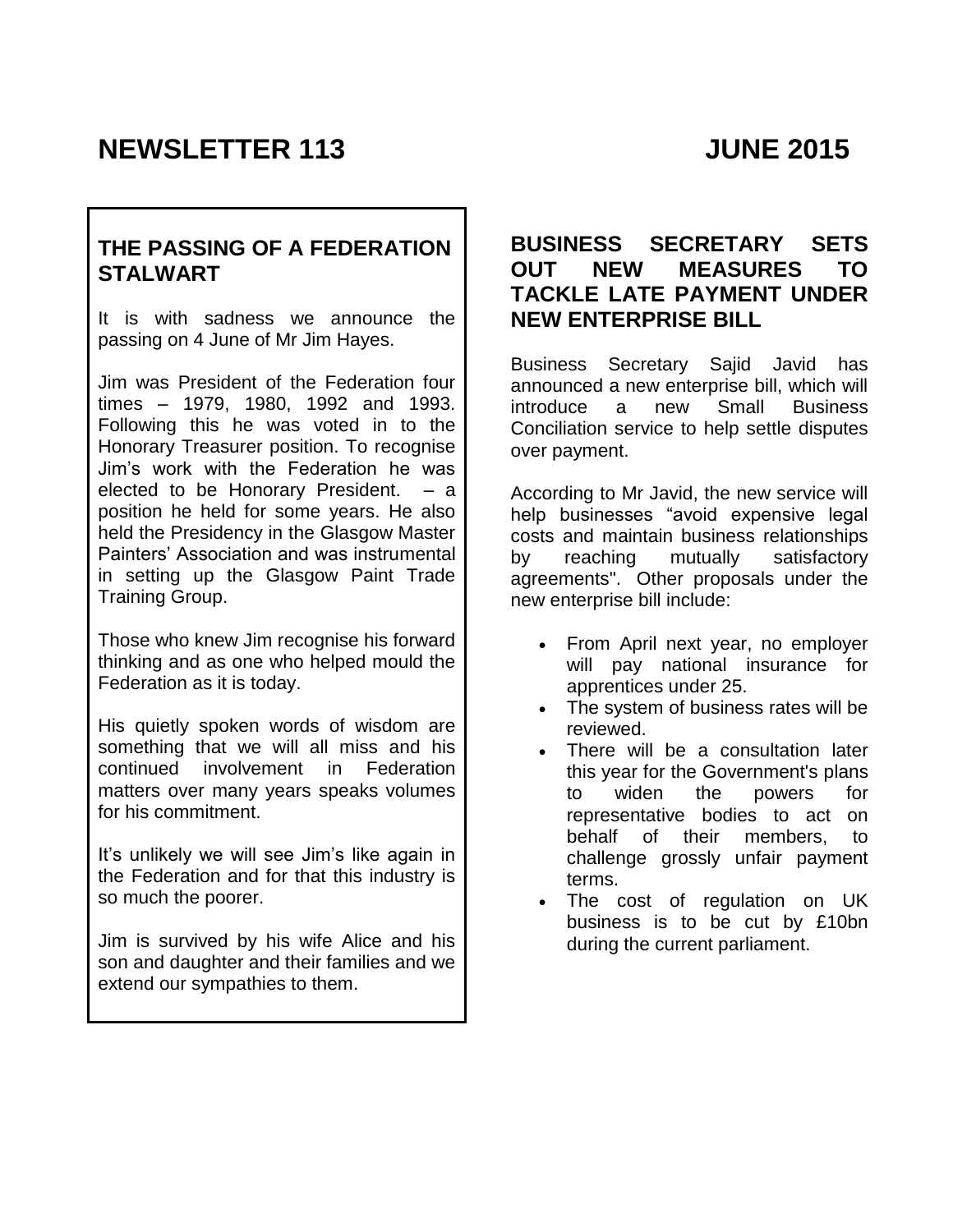# **CONSUMER RIGHTS ACT**

At the end of March 2015 the Consumer Rights Act received Royal Assent: its core provisions will come into force in October. From July, Alternative Dispute Resolution will be available to all businesses to help when a dispute cannot be settled directly with the consumer.

As a result, the law will be clearer and easier to understand. On the rare occasions when problems arise, businesses and consumers will be able to sort out disputes more quickly and cheaply. The changes are relevant to all consumers and every business which sells directly to consumers.

The major changes to consumer rights in the Act cover:

- What should happen when goods are faulty;
- What should happen when digital content (such as online films and games, music downloads and ebooks) is faulty; and
- How services should match up to what has been agreed, and what should happen when they do not or when they are not provided with reasonable care and skill.

The Act also improves how competition and consumer laws can be enforced, and rules on unfair terms in contracts.

More information and guidance for businesses can be found on the **[Business](http://www.connect.bis.gov.uk/_/app/emailRobot/index/click/secret/c24dab2e451196aa95f7c6aef7c2047d?link=http%3A%2F%2Fwww.businesscompanion.info%2Fen%2Fnews-and-updates%2Fconsumer-rights-act)  [Companion](http://www.connect.bis.gov.uk/_/app/emailRobot/index/click/secret/c24dab2e451196aa95f7c6aef7c2047d?link=http%3A%2F%2Fwww.businesscompanion.info%2Fen%2Fnews-and-updates%2Fconsumer-rights-act)** website. If businesses would like to speak to someone about this, they can call the **[Business Support Helplines](http://www.connect.bis.gov.uk/_/app/emailRobot/index/click/secret/c24dab2e451196aa95f7c6aef7c2047d?link=https%3A%2F%2Fwww.gov.uk%2Fbusiness-support-helpline)**.

Information for consumers is available from **[Citizen's Advice](http://www.connect.bis.gov.uk/_/app/emailRobot/index/click/secret/c24dab2e451196aa95f7c6aef7c2047d?link=http%3A%2F%2Fwww.citizensadvice.org.uk%2Fconsumer-rights-act)**. Guidance for consumers will be available there when the new rules come into force in October.

### **STRONG CONSTRUCTION DEMAND TO DRIVE TENDER PRICE INCREASES – BCIS FORECAST 2015–2019**

Tender prices are forecast to rise by 28% in the next five years while resource costs rise by 17%, according to the latest report from RICS' Building Cost Information Service (BCIS).

Tender prices rose by 2.4% in 4th quarter 2014 compared with the previous quarter, and by 7.1% compared with a year earlier. Materials prices rose by 0.8% in the year to 4th quarter 2014 and nationally agreed wage rates rose by 2.3%.

Little upward pressure on materials prices is expected over the first year of the forecast, with domestic and Eurozone general inflation very low. Subsequently, a strengthening construction economy and an improving wider economy will put upward pressure on materials prices, with an increase in the year to 1st quarter 2017 of 2.6%, rising to 4.1% over the final year of the forecast period. Stronger construction demand should put bodies representing employees in a stronger wage bargaining position, and consequently the average of wage awards should rise in the order of 3.9% over the final two years of the forecast period.

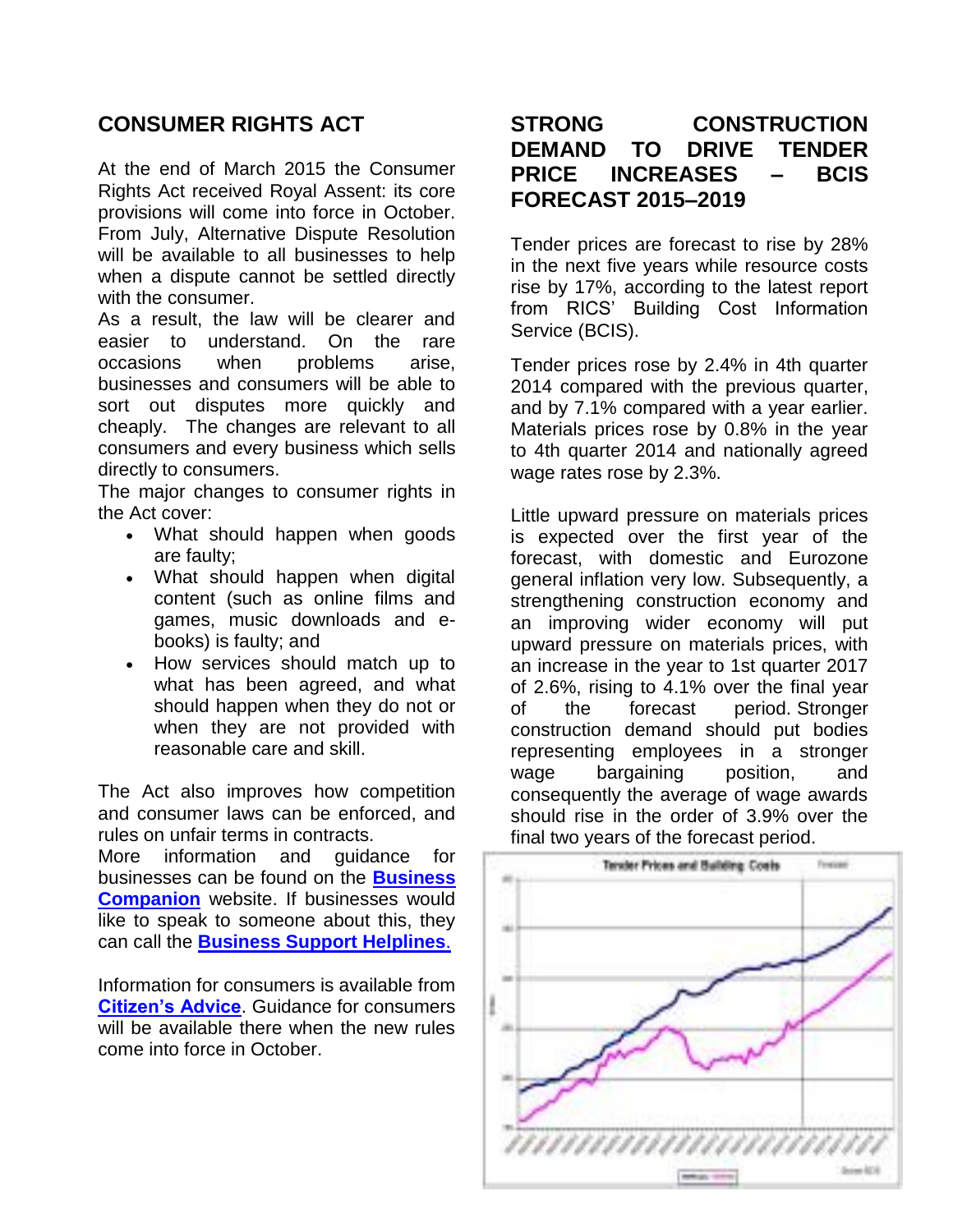New work output in the UK construction industry is forecast to grow strongly over the next five years. As conditions improve in the industry, BCIS predicts that new work output in construction will increase by 6% in 2015 and 4% in 2016. Although growth is predicted to be slower in 2017 (3%), growth is expected to strengthen to around 4% in 2018 and 2019 – an increase of around 20% since 2014.

The main drivers of an increase in industry new work output are likely to come as a result of continued growth in the private housing sector, and growth in the private commercial sector – particularly in relation to the development of office, retail, and leisure projects.

The last three quarters of 2014 saw higher annual tender price increases, in the order of 6% to 9%, as contractors were under pressure to cope with the sharp increase in workload. However, tender price increases are expected to slow to more moderate increases in 2015, as contractors start to cope with the increasing workload. Over the year to 1st quarter 2016, tender prices are forecast to rise by 4.3%, with only modest increases in resource costs. As workload continues to grow over the remainder of the forecast period, and with increasing pressure from resource costs, it is anticipated that tender price increases will rise between 4.5% and 6% per annum.

#### **COMPLETE JCT CONTRACTS ONLINE WITH JCT ON DEMAND**

The Joint Contracts Tribunal (JCT) has launched a new digital service to make it easier for contractors to fill in and print JCT contracts online.

*JCT*On Demand guides contractors through the process of completing popular JCT contracts online, helping them to make sure that all relevant sections are filled in. Contractors can complete and update their answers in line with the text and view the contract document in progress. At the end, they will get a final copy of the contract as well as a fullytracked changed version and a summary of the changes.

*JCT*On Demand enables users to:

• Complete the contract section by section, with explanatory notes to help answer questions

• Preview a draft of the contract and make further changes if needed

- Save and print drafts
- Email a watermarked pdf of the draft contract to others
- Save and print the final contract
- Access completed contracts

*JCT*On Demand is a pay-as-you-go service suitable for anyone looking to create a one-off JCT contract without amending the original clauses. For each *JCT*On Demand contract, the price is the equivalent to two hard copies of the contract, one for each party.

*JCT*On Demand is currently available for the JCT Design and Build Contract (£101.88 + VAT) and the JCT Minor Works Building Contract (£48.64 + VAT), with further contracts to be rolled out in due course. The *JCT*On Demand versions incorporate the CDM Regulations 2015 changes, which came into force on 6 April 2015, so there is no need for separate amendment sheets.

For more information and to purchase the *JCT*On Demand versions of JCT Minor Works or JCT Design and Build, visit the **[JCT](http://www.jctltd.co.uk/jct-on-demand.aspx)  [website](http://www.jctltd.co.uk/jct-on-demand.aspx)**.